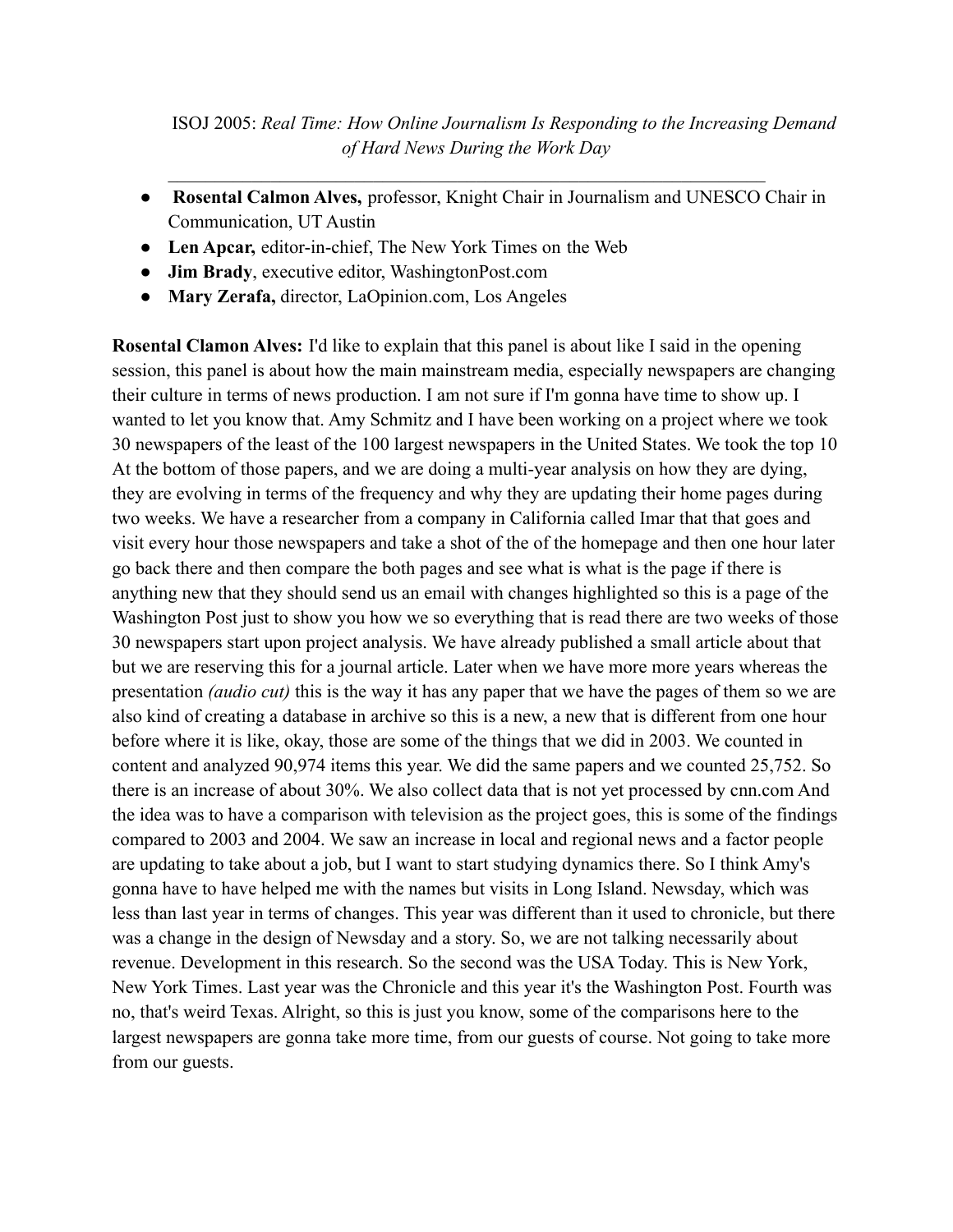Len Apcar: I'm gonna stay up. I'm just gonna stay right here. I'm glad to see that we're doing pretty well. It's been a long haul. We start at 1000. If you're allowed to do a little bit of work in newspapers. This is difficult to do. The culture is to hold back to preserve the morning paper article. Start to give anything away. And it's taken us a long time, five years to get to what you saw up there, where we need to go. The culture basically has passed around the central idea that a school is no matter where the paper or the website or the international journal. view an earlier edition. Like the stories in the New York Times. You have to get to that point. And I am in all candor, we're not there. I think sometimes, particularly when reporters say I have you know a scoop on x and I'm pretty sure it's not going to keep till 10 or 11 o'clock tonight. So why don't we go on anyway, so I want to get this out because I want to. That's been going on for a few years, more and more slowly. Words are coming to us and saying I don't know. But I really want to get it out. And so they'll push it out. Oftentimes, ticks is that they may have when say a sports reporter has wind of a Yankees tray or some kind of major like that and they don't get credit from any of the tabs or others who will take take the take the information sometimes we do get credit but there are some publications who are really good about saying this news first broke on the web. But oftentimes it's not. But to change the culture. Ultimately you have to get to the point where what you're making in the newsroom and the reward compensation in the newsroom has to breadjusted as well. In other words, sports editors, business senators, Metro Nashville all I have to say I will reward you for remembering that story whether it appeared in the paper or not. I remember that you wrote that story or any performance or any script. I will tell you that one terrific watershed just in the last week or so. Culture again was not the whole back everything on the phone before the book died. Just say well for the web. We would do the obituary we might do. This means the total package and maybe nine or nine or 10 stories would not be made available to the web and in fact, depending on what time he died in relation to our press runs, we might have not put everything in the paper the first day I argued that this is exactly what happened. Blanket coverage, eyeballs and a war for eyeballs need to get out to get everything out there right away. Why hold back just and I'm happy to say Bill Miller, and he said we'll give everything for the West. So we spent a fair amount of time getting the package together. Getting the package together for that main print desk and not preparing another one. final edits and all of that had not happened. But time allowed we were able to copy through our own continuous news desk edit, copy edited and then have it ready to go and so when we were very proud of the fact that when we die which we take as a pretty serious competitor. It's not easy to so that was that. That was until that kind of preparation and they need hair this guy beats so how do we do this? We have a continuous news desk of 10 people. They are reporters and editors who have worked at the paper or at work. Now we're bringing in some younger folks who are about to come in are coming in from places like the Associated Press and other places of lawyers where they add you know, pretty good wire experience because I think what, what this entails the skill set you need to do this well is a little different than the skill set. That a news reporter working in a morning paper hats, not that they can't do it. A lot of them can. But oftentimes what you need is you need somebody on the phone. You need somebody who's working with a correspondent, basically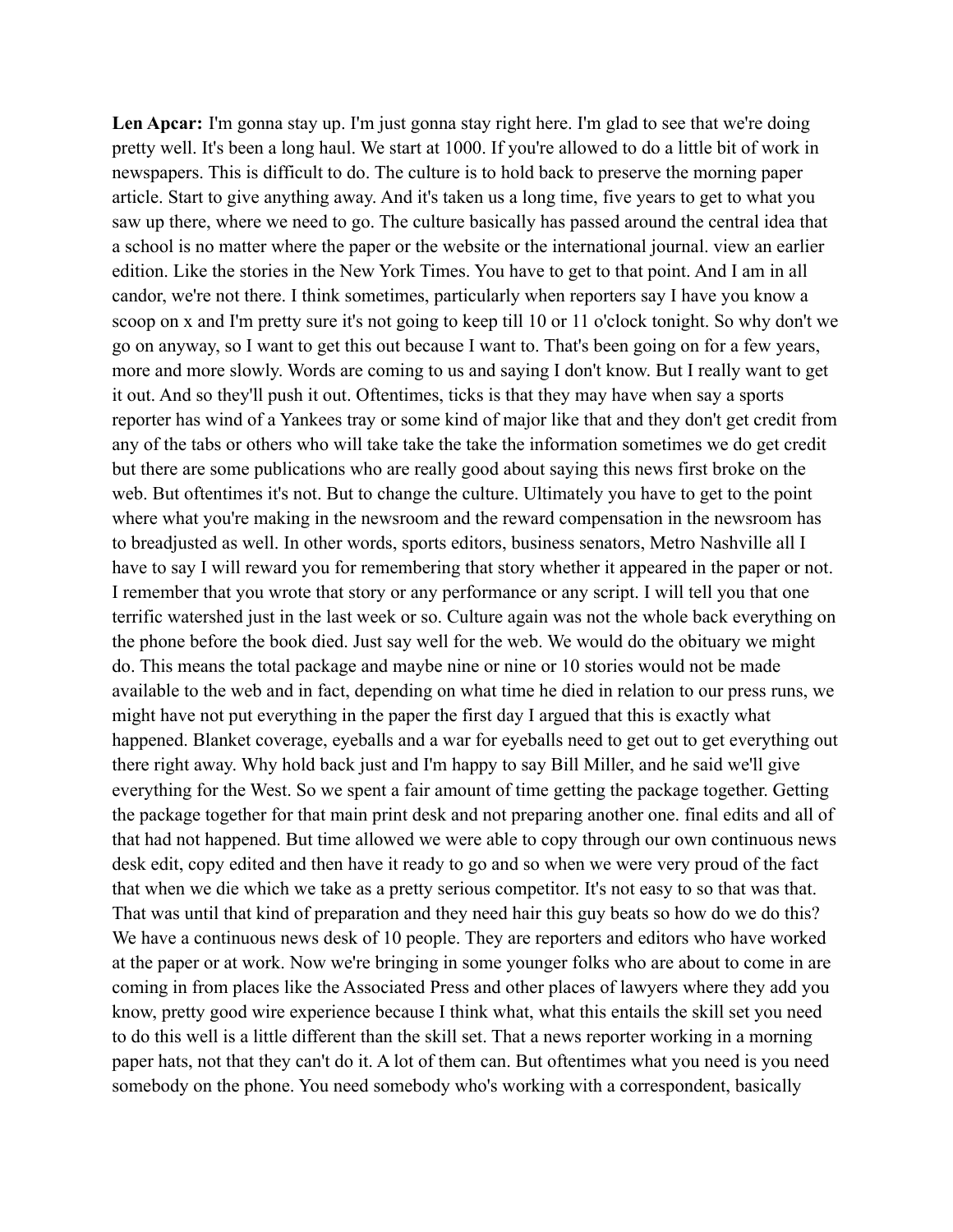fashion rewrites and doing it very very quickly. We like to wire stories as fast as we can. The first thing we've got to establish is that a lot of reporters can do it. I'm not at all taking anything away from that staff at the time they want to do it. They say hey, I could give us a very short term. You give me 20 minutes. I will give you a very fast website. byline. I will often do and you don't need to, you know, for a few minutes I'll take you on average a day on some really busy days we can do days can go as high as the rebuy report. Some of those are retox inaccurately ripped right through some of those are our fresh stories. And some of those may be just talked about all of that is moving, moving through the desk which sits in the floor over on the continent tenuous news the main biggest news areas those areas or national politics overnight continuous news desk we basically stopped about seven or eight o'clock at night but I like to say about our feeds are starting to come in to the stories line of paper and they started to come into our content system that basically makes the paper the entire paper working. They're putting out a paper but in the store our queues are filling as the story is earlier than we otherwise would as the paper is generally between 10 I'll stop there because I know we're pressed for time and we can take questions Washington post.com

**Jim Brady:** I was actually at washingtonpost.com and the difference in the relationship of that paper for the topic of collaboration for the most people understanding that this is where things are headed that they need to get involved running sports I tried desperately to get tried to explain a foreign company I tried all these different ways to get them to work and then finally just gone to the ego part, which was national and international. Whatever happened. the bank told me they were property time has gone on. I think it's really starting to snap a lot of people, personal staff and all that got a hard step to where they were able to get there for 15 hours. Not only by getting ready to store in New York, their sources were saying that they were putting that wasn't their wild successes not only in terms of our ability to also getting a different type of challenge. We have our breaking news desperate to disrupt your time. We have five systematic upgrades. In fact we're at six and the way our process works is story breaks first, the first priority is to get a report in order to file. Your answer is yes we love that story together. They're violent. I've given up on option two. The reporter said to give me some notes, but I don't have the ability to give you the entire story right now. It's trying to work on a lot of paper. They'll give us some notes and we will give them the notes of a reporter on our desk that slapped together a byline and story with a reporter. The third option is called reports into any situation that has no ability to find them. fact that in which case the reporter News Desk writes the story single byline, which is that later self doubt. That's the way the operator works right now. We tend to build our own relationships with the paper on the side, the long term projects kind of around. Just we don't do it. We don't run enterprise paper because it helps out a lot of traffic and that's how we work. We've found the wild success of people to pay for now. We aren't. We didn't see the beginning of this desk as people calling up and saying hey, I failed to get them to do it. Now on a given day you'll have the best areas and you won't get what you got together on this crap backbone beltway.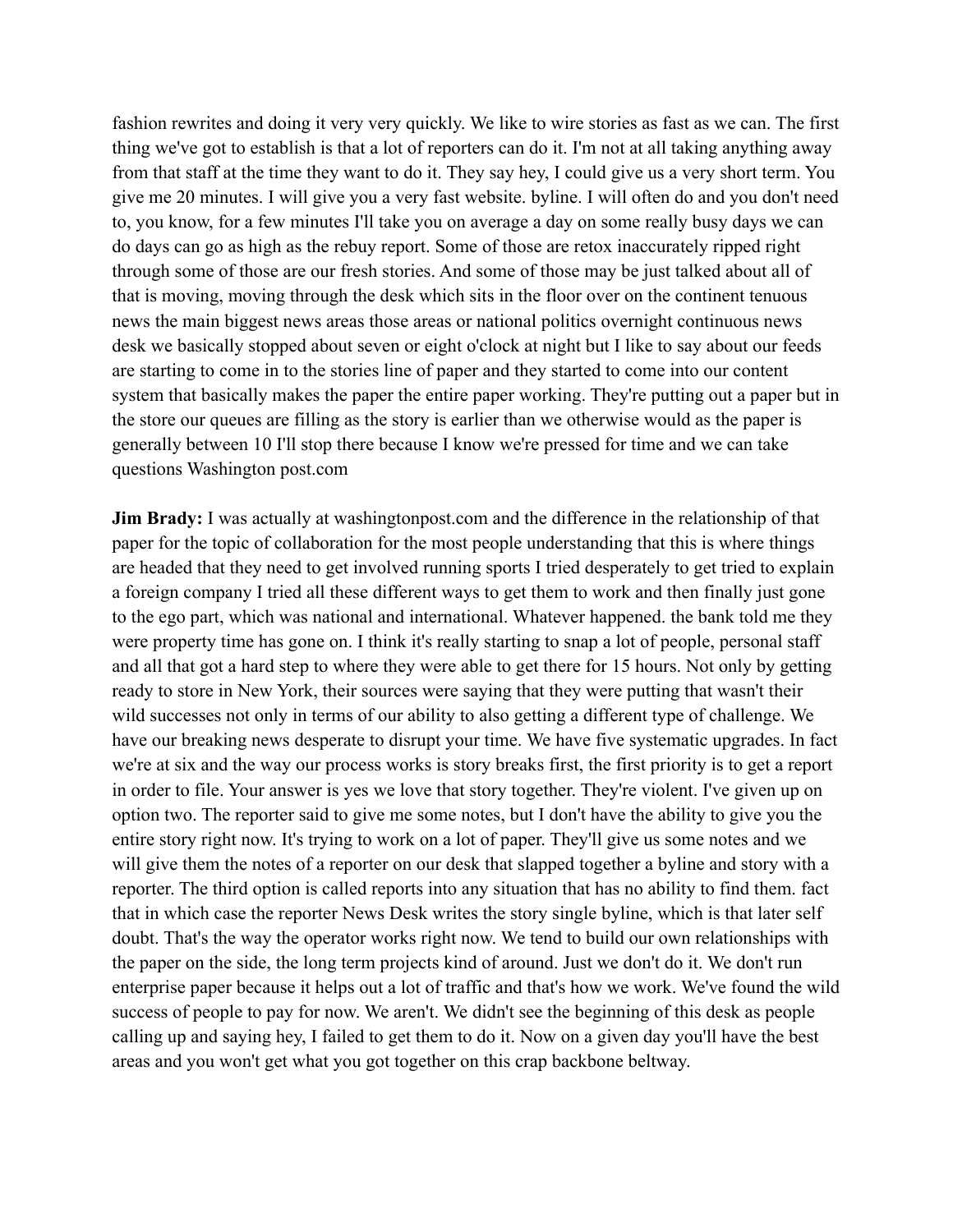**Alves**: (audio cut) So our proud crowd dynamic newspapers in Spanish, you know maybe the newspapers in English. I have no problems and discover that there are more and more newspapers.

**Mary Zerafa:** I think part of what I can share is knowing what you don't want and just to give. I wanted to give a little bit of context because most of you people in the room have a very different experience on the web than what we've done. Just to give you an example, I launched this website in 2000 at the same point in time. So we are a little bit you know, we're not in the same area that the general market is. And so we need to do things a bit differently. A few things though, there are 14 million Hispanics who are on when you're taking a look at and I want to give a little context again, there are people who prefer Spanish. Really look at and more quite a bit on the bilingual side, much more so than in the newspaper. What we do know is that most of them actually have only been using the web for about zero to two years. The percentage and actually I've been using the web for five plus years is around 20%. So their level of expertise and using the web is very different from the general market. The other thing that's different is their points of access. They predominantly work during the day where people are accessing the web. They do have access at home but they also widely use schools and other areas to access the web. Without working online. Instead of you know, if they're new to the dialogue. They've gone directly for the broadband Wi Fi point dialog. And they know that they're there, they're not swayed. We've gone more into it, the broadband. What I wanted to bring about their points for how we've approached this is wildly different, but that's why we don't have a continuous. We've had to have three people that were at the website and we try to work with our newsroom as much as possible. And what we tend to focus on you know, we looked at different things. And this was one, they can go someplace not very much about needing to decide what we are and what we're not and we're not going to do certain things if everybody else is doing it. So what do we do? When there's an example when this happened? Which was probably about three or four years ago. We were probably the first that's the kind of news that we bring in that we focus on. We don't do all your 25 years. The way that we do breaking news is we all know who's working on which day and you're responsible for that day. So when that news broke about us just we called in and we told them to go in and do the updates very, very ad hoc. That's one way that we approach it so you don't have a lot of resources. You can do it. The other way that we do it is as we go into rent and ramp ups. And going out areas that naturally provide us that they're not going to get elsewhere. One of the statistics that we have is that even though Hispanics have been a little bit later they do tend to use it quite a bit when they are on the web. Quite a bit more pages that spend a lot of time and then they also over invest in certain areas such as entertainment. They download movies, but why is that probably because, you know there's not as many stores that have Amazon and it's just not widely available. Miles was downloaded right here. Same thing with the listening to the radio fantastic over index as well for Hispanics, because even though Hispanics are highly rated in several areas throughout the United States content markets, it's also growing and so they may be in a location where there isn't a radio station that they want